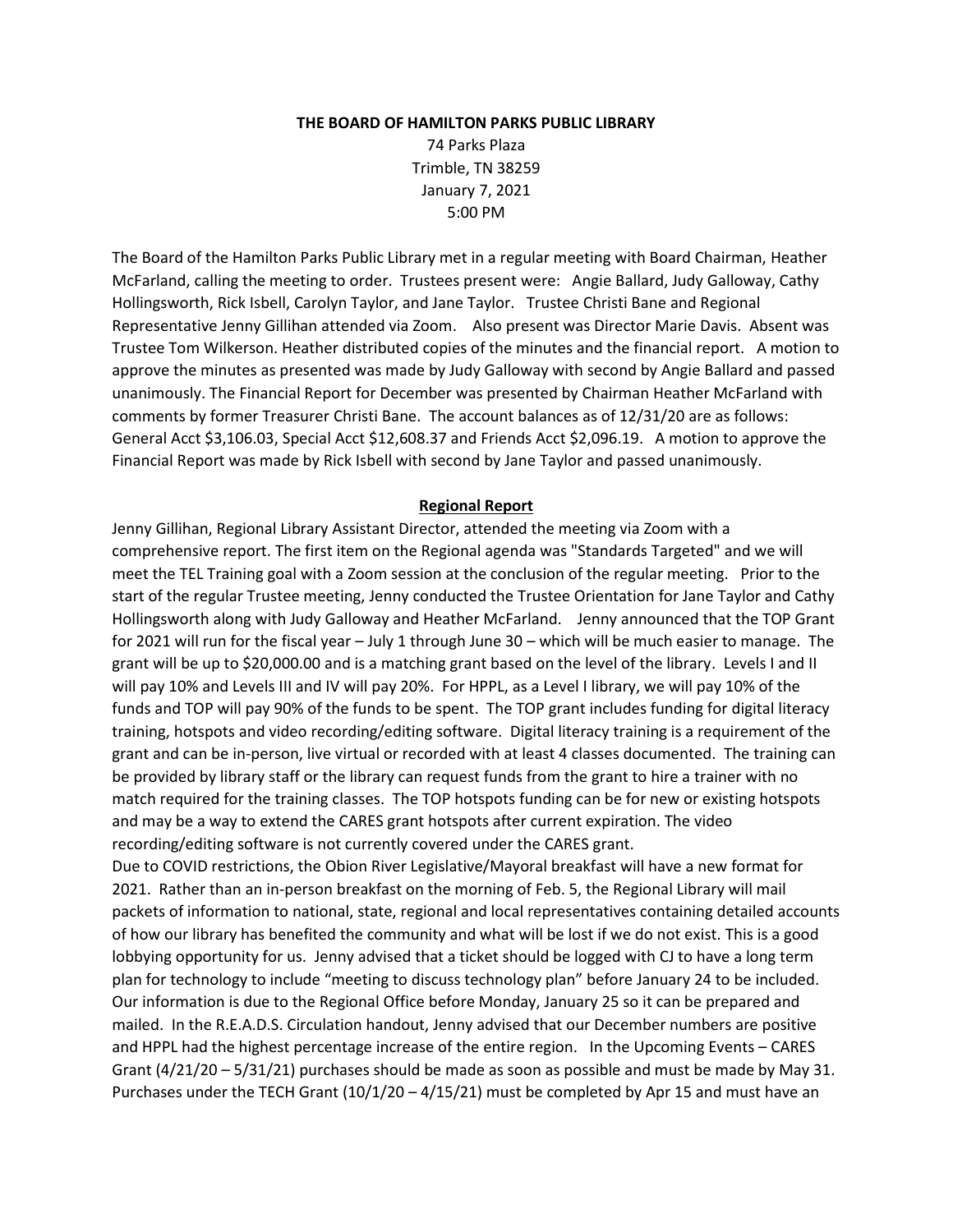approved contract. On January 14 there will be a Children and Youth Services Roundtable – TEL for Kids with the TEL coordinator for the state. On January 28 there will be a Technical Services In-Service which will deal with the library collection and cataloging. The Regional Office will be closed on January 18 for MLK Day. On Mar 11 there will be Service Philosophy Training for all staff.

## **Director's Report**

.

Marie Davis reported that HPPL has \$200 so spend for new classic books inventory for the Robert Ell Hurt Bookshelf. She handed out a list of the books that have been purchased to date and requested suggestions for new classics to be added. We can purchase books through the R.E.A.D.S program which is less expensive than Amazon. Marie also requested suggestions for updates for to the regular collection of books and movies. It might be to the advantage of HPPL to become a member of R.E.A.D.S. Advantage which has a membership fee attached but puts our library into a preference position to receive materials ordered. We have had some orders that have taken up to nine months to be filled as the books were out to other libraries.

## **Committee Reports**

## **Communications**

Angie Ballard reported that we are completely spent on our grants. All the equipment has been ordered and some orders have been received. The computers are back-ordered. Jenny advised that she has not seen all the invoices. This may be a time lag in equipment coming in and invoices being received. Heather thanked Angie for getting the ball rolling and keeping up with the grants for HPPL.

#### **Old Business**

Heather McFarland reviewed the standing committee membership determined at the December meeting. Since Cathy Hollingsworth was not in attendance for that meeting, she was asked her preference on which to serve and it was determined that she will serve on the Planning Committee. The other old business items (Trustee orientation and TEL Training Standard) will have been completed as of the end of the meeting.

#### **New Business**

With the position of Treasurer to be filled, Heather McFarland had previously recommended Cathy Hollingsworth pending her willingness to assume the office. On a motion by Angie Ballard with a second by Rick Isbell, Cathy Hollingsworth was elected to serve as the Treasurer. Motion carried unanimously. The next Standard to be targeted for the Board of Trustees is the development of a Long Range Plan. Jenny advised that by meeting this Standard, other planning standards will be met as well as they have direct correlation with Long Range Planning. Jenny advised that the planning committee should be either 5 or 7 members and should include patrons as well as non-patrons. There should be input from the community at large about what the library should look like as well as who is using the library and why plus who is not using the library and why. The HPPL should develop a survey to go out to the general population of the community with the hope that we will get back a good representation in the responses. We can use email, social media and library signage/conversations as a means to get the survey distributed. There are survey tools available. Christi mentioned Survey Monkey and Heather